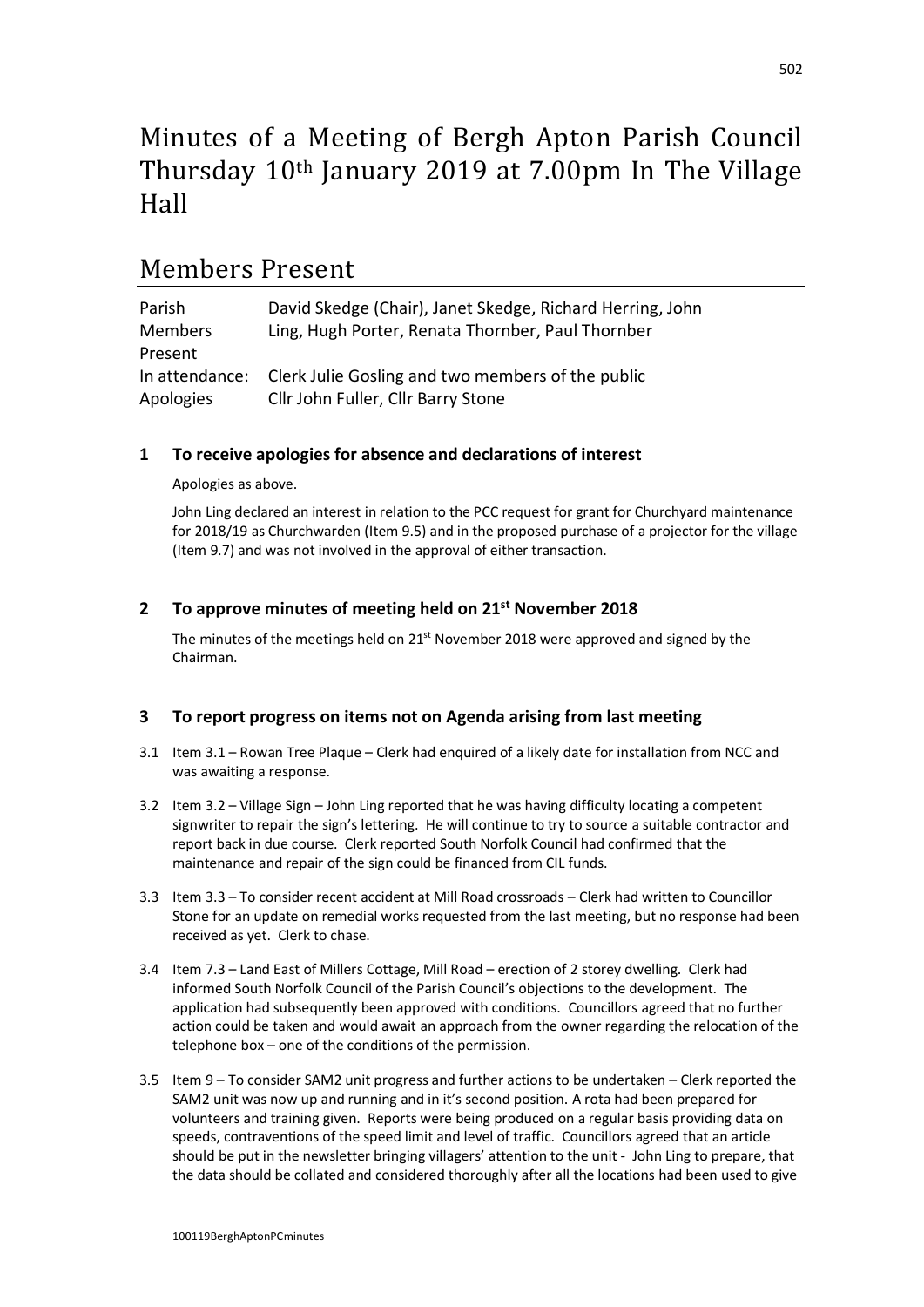a fuller picture. Councillors felt that the best way of presenting the information was in the form of bar charts. Clerk to give a report at the APM.

## **4 Open forum for Public Participation: an opportunity to hear from members of the public**

Members of the public attending to discuss Item 7.3.

A member of the public raised an issue in regard to the post box on Threadneedle Street, which had been damaged in 2010 and reported at that time. Unfortunately, despite various attempts the situation had not been resolved. Councillors asked that the Clerk pursue further, the member of the public to forward all correspondence to date. If the authority responsible for the post box did not wish to repair Councillors agreed that CIL monies could be used if permission to repair was obtained as this particular post box had historic importance and was a feature of the village.

#### **5 County Councillor's Report – Barry Stone**

None

#### **6 District Councillor's Report – John Fuller**

John Fuller had emailed the Clerk and reported as follows. He will be sending a newsletter around in the next few weeks. In addition the Local Plan is grinding away with the next steps to emerge in the Autumn when all the responses have been collated. South Norfolk Council are preparing for Brexit and the financial settlement was better than expected so they will be able to keep the planned council tax rise (same as last year) rather than hike it more than that.

#### **7 Planning**

- 7.1 2018/0758 Land west of Washingford Barn, Cookes Road outline planning for 2 detached dwellings – Clerk reported no appeal had been lodged according to the South Norfolk Council website, the deadline for appeal being  $6<sup>th</sup>$  January.
- 7.2 2018/2714 Land to North of Holm Oak, The Street variation to allow changes in style, colour and materials of windows, doors, fascia, soffit and bargeboards. Councillors approved of the application with no comments or objections. Clerk to inform South Norfolk Council.
- 7.3 Bergh Apton Recycling Centre change of use to a mixed development. Councillors had approved of the application at the last meeting and considered it would improve the facility for the community. A further application had been made by Norfolk County Council, in essence they had not stipulated the opening times in the first application. Two members of the public had made representations to Norfolk County Council objecting to the proposals on the basis of the possible increase in vehicular movements which would be detrimental to the surrounding roads, particularly at times of changeover of skips, when traffic backed onto the narrow Welbeck Road. Concerns were also raised over the definition from 'household' to 'trade' waste and the implications of this. A member of the public gave an overview of the history of the site and raised concerns that this would be the start of an increasingly used and expanding site.

Councillors agreed to give further consideration to the application in light of these views. Clerk to re-distribute the planning documents to Councillors, contact NCC requesting an extension of the deadline for comments and ask pertinent questions as raised by members of the public.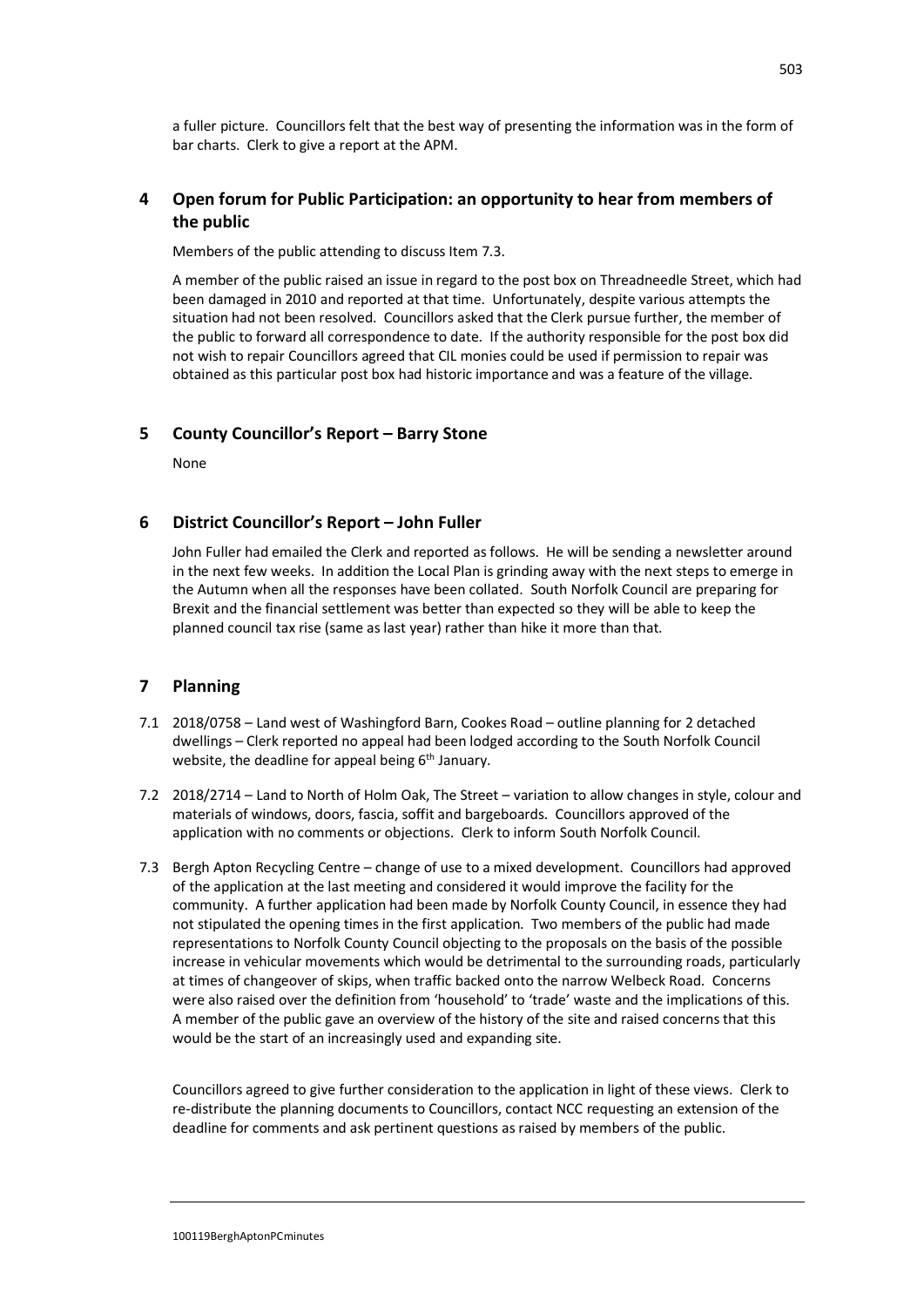## **8 To consider Playground refurbishment progress and further actions to be undertaken**

The Working Party had investigated the possibility of accommodating the larger play dome within the play area and Wicksteed had confirmed that this was indeed possible. A quotation had been received for a cost of £5,530.66 (VAT not included). Councillors agreed that the Dome now be purchased and Clerk to process order.

Clerk reported that the bid to the Paul Bassham Charitable Trust had been successful and they had donated £500 to the purchase of the table tennis table. Clerk to thank the Trust for their donation. Councillors agreed it would be prudent not to purchase the table until the Dome had been installed.

#### **9 Finance**

- 9.1 Cheque raised and approved for Clerk's salary for January £174.72. Councillors also approved salary payment for February - £174.72, cheque to be raised in due course when payroll issue payslips, in accordance with HMRC regulations.
- 9.2 Cheque raised and approved to Westcotec for SAM2 unit £4,006.80
- 9.3 Cheque raised and approved to South Norfolk Council for Dog bin emptying £90.00
- 9.4 Cheque raised and approved to Autela Group Limited for payroll services Q3 £46.80
- 9.5 Cheque raised and approved to Bergh Apton PCC as donation towards Church maintenance £200
- 9.6 To discuss and approve budget in order to set precept Clerk presented the draft budget and Councillors considered the contents. The Bergh Apton Parochial Church Council had submitted a request for £600 for maintenance of the churchyard and the newsletter had also made a request for £100 for running costs. Clerk also reported that she had found over the year that the NALS subscription had not been as useful as first expected and proposed that a subscription to the Norfolk Parish Training and Support be taken out instead at a lesser cost of £41.86. Clerk reported that as CIL funds could be used for village sign and playground maintenance and repair these had been removed from the budget as far as the precept was concerned.

Councillors agreed the budget and the pre-cept to be frozen at £21 per band D property. This would leave a potential deficit of £416 which would be serviced by the existing reserves. Clerk to forward revised budget to Councillors and complete Precept form for Chairman's signature.

9.7 To discuss purchase of new projector for the Village – A request had been made from a consortium of village groups in respect of the existing projector. Unfortunately the projector is now at the end of it's life and repair would be expensive (upwards of £300). The group therefore wish to purchase a new projector for village use at a cost of £420 + £10 delivery. The Parish Council were asked to donate £72 towards the cost as one of the user organisations, however the Clerk had been advised by South Norfolk Council that the whole cost could be funded from CIL monies. Councillors therefore agreed that the projector be purchased and a custodian be appointed.

#### **10 To discuss procedure for upcoming Parish Council election 2nd May 2019**

Clerk reported no further information had been provided by South Norfolk Council but as and when contact made Clerk to pass any relevant papers etc through to Councillors. Clerk's training had been moved to 15<sup>th</sup> January and she would update Councillors at the next meeting. Councillors agreed that it would be useful if there was an article in the newsletter informing residents about the upcoming elections and how they could get involved. Clerk to draft article after training day.